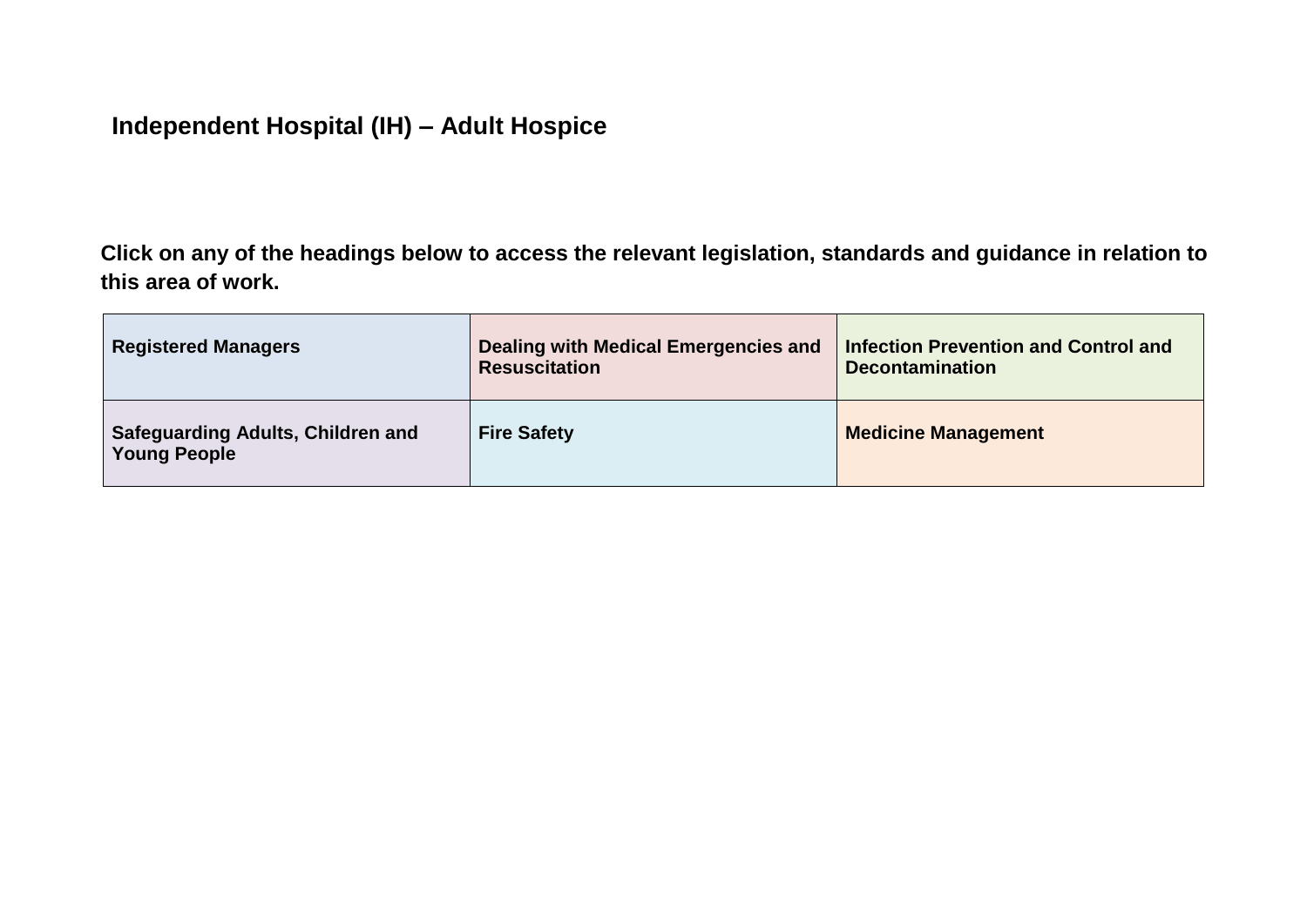<span id="page-1-0"></span>

| <b>TRAINING</b><br><b>SUBJECT</b>                                                         | <b>FREQUENCY</b>                                                                                                                                                           | <b>REGULATION</b>                   | <b>STANDARD</b>                    | <b>GUIDANCE</b>                                                                                                             |
|-------------------------------------------------------------------------------------------|----------------------------------------------------------------------------------------------------------------------------------------------------------------------------|-------------------------------------|------------------------------------|-----------------------------------------------------------------------------------------------------------------------------|
| <b>Registered</b><br><b>Managers</b>                                                      | 'Shall undertake from time to<br>time such training as is<br>appropriate to ensure that he<br>has the skills necessary for<br>carrying on the establishment or<br>agency.' | 13(2)                               | $\frac{10}{13}$ $\frac{10}{16}$    |                                                                                                                             |
| Dealing with<br><b>Medical</b><br><b>Emergencies and</b><br><b>Resuscitation</b>          | Part of induction and annually<br>thereafter.                                                                                                                              | 18(2)(a)(b)<br>$19(2)$ (b)<br>36(c) | $\frac{13}{18}$<br>$\frac{31}{42}$ | <b>Resuscitation Council (UK) 2015</b><br><b>Guidelines</b>                                                                 |
| <b>Infection</b><br><b>Prevention and</b><br><b>Control and</b><br><b>Decontamination</b> | All staff commensurate with their<br>role.                                                                                                                                 | 18(2)(a)(b)<br>$19(2)$ (b)<br>36(c) | $\frac{13}{20}$                    | <b>Public Health Agency (PHA) The</b><br><b>Northern Ireland Regional Infection</b><br><b>Prevention and Control Manual</b> |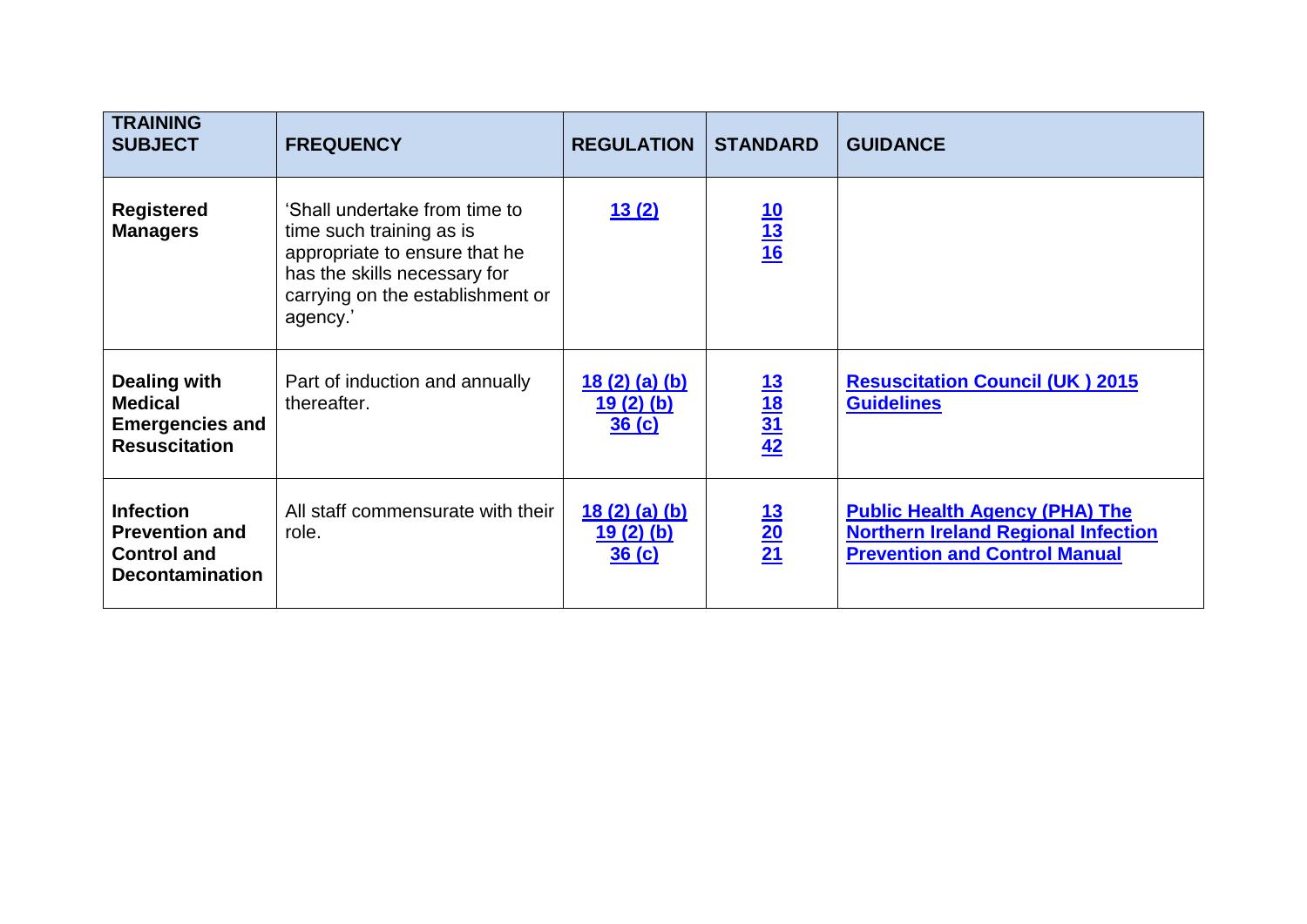<span id="page-2-0"></span>

| <b>Safeguarding</b><br><b>Adults, Children</b><br>and Young<br>People | Part of induction and at least<br>every three years thereafter in<br>keeping with the Northern<br><b>Ireland Adult Safeguarding</b><br><b>Partnership Training Framework</b><br>(revised 2016) and<br>Safeguarding Board for<br>Northern Ireland (SBNI) Child<br>Safeguarding Learning and<br>Development Strategy and<br>Framework 2020-2023. | 18(2)(a)(b)<br>$19(2)$ (b)<br>36(c) | $\frac{3}{13}$ | <b>Health and Social Care Board (HSC)</b><br><b>Northern Ireland Adult Safeguarding</b><br><b>Partnership</b><br><b>Adult Safeguarding Prevention and</b><br><b>Protection in Partnership (July 2015)</b><br><b>Northern Ireland Adult Safeguarding</b><br><b>Partnership Operational Handbook</b><br><b>June 2017</b><br><b>Co-operating to Safeguard Children</b><br>and Young People in Northern Ireland<br><b>(August 2017)</b> |
|-----------------------------------------------------------------------|------------------------------------------------------------------------------------------------------------------------------------------------------------------------------------------------------------------------------------------------------------------------------------------------------------------------------------------------|-------------------------------------|----------------|-------------------------------------------------------------------------------------------------------------------------------------------------------------------------------------------------------------------------------------------------------------------------------------------------------------------------------------------------------------------------------------------------------------------------------------|
|                                                                       |                                                                                                                                                                                                                                                                                                                                                |                                     |                | <b>SBNI Child Safeguarding Learning and</b><br><b>Development Strategy and Framework</b><br>2020 - 2023<br><b>Safeguarding Board for Northern</b><br><b>Ireland (SBNI) Procedures Manual'</b><br>(November 2017) (Amended October<br>2020<br><b>Northern Ireland Adult Safeguarding</b><br><b>Partnership Training Strategy 2013</b><br>(revised 2016)                                                                              |